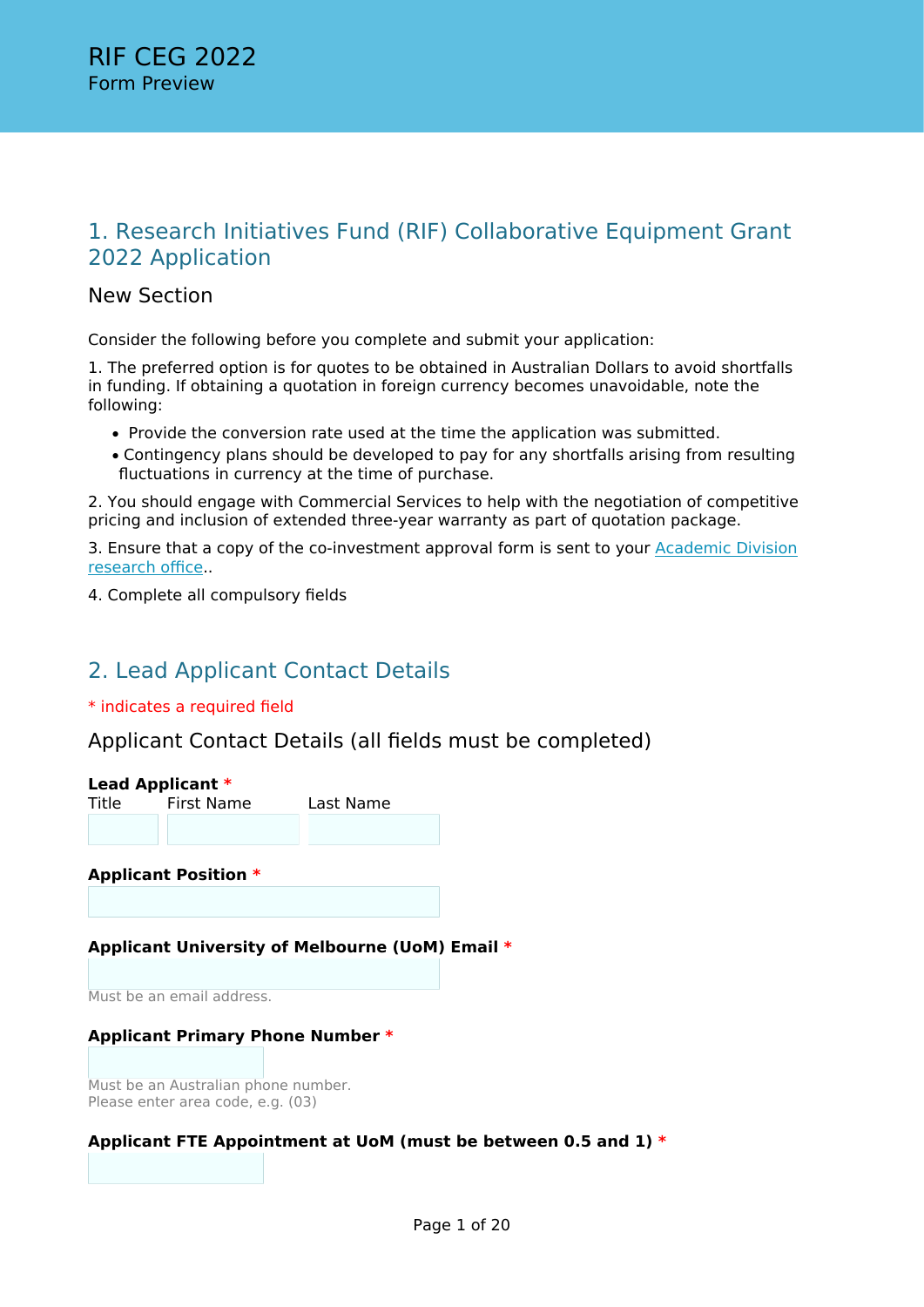FTE must be 0.5 and above

## Academic Division

### **Select your Faculty \***

Must select Faculty

## "Other" option selected for Academic Division (Lead Applicant)

### **Please specify your host Division below if you did not select an option from the list above**.

*Note: Lead applicant must hold at least a 0.5 FTE salaried appointment at the University of Melbourne at the time of the award.*

### **Other (Division) \***

Enter Academic Division, including Centre, Depepartment, Institute and lab group

## School (FMDHS)

Select your host School from the list below

### **Lead Applicant School (MDHS) \***

Must select School

## Department within MMS

Select your host department from the list below

### **Lead Applicant Department (MMS) \***

Must select department

## Department within Health Sciences

Select the host department from the list below

### **Lead Applicant Department (Health Sciences) \***

Must select department

## Department within MSPGH

Select the department from the list below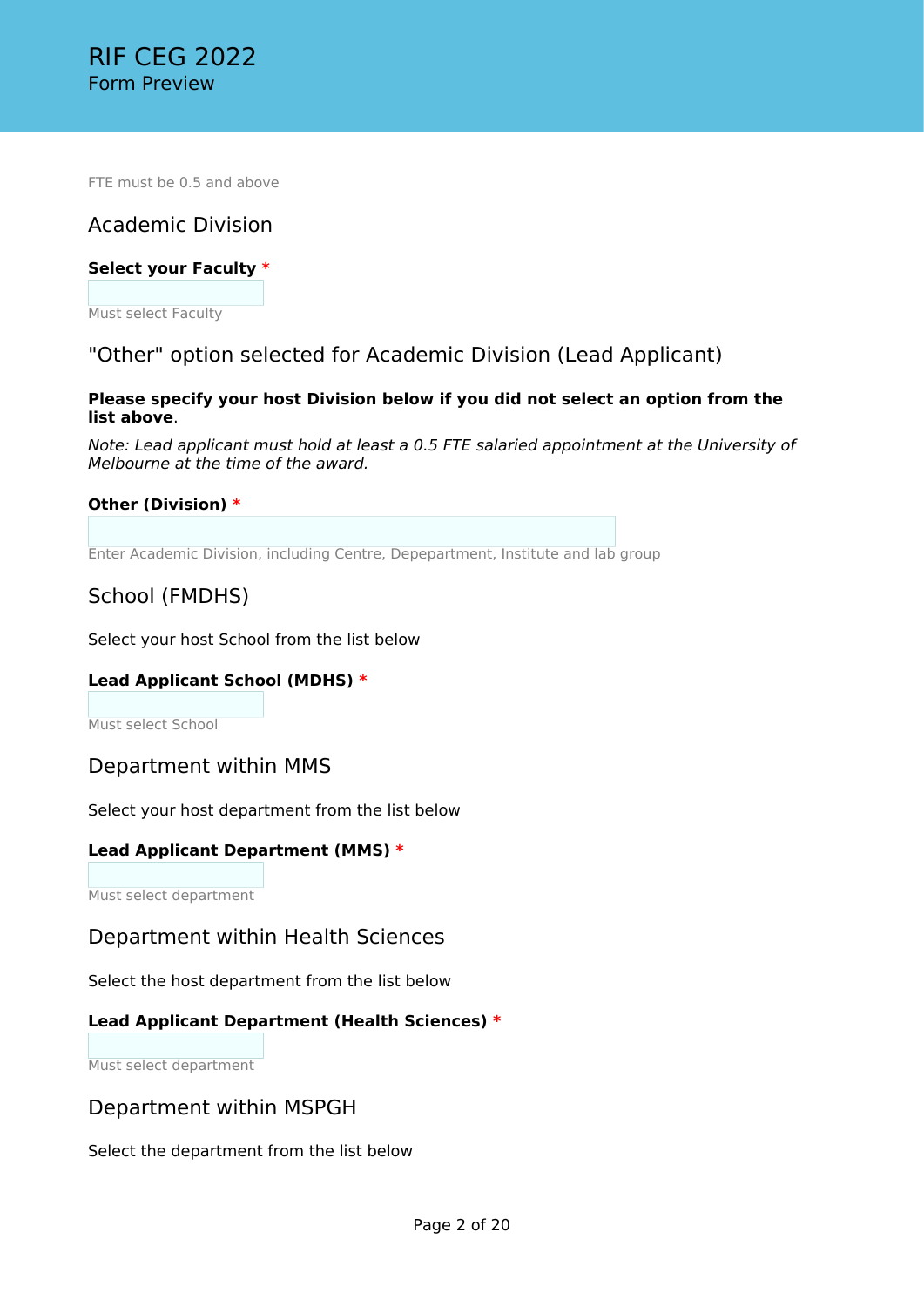### **Lead Applicant Department (MSPGH) \***

Must select department

## Department within SBS

Select your host department from list below

## **Lead Applicant Department (SBS) \***

Must select department

## Department for Research Institutes, Centres and Departments

Select your host department from the list below

## **Lead Applicant Department (FRICD) \***

Must select department

## School (Faculty of Science)

Select your host School from list below

## **Lead Applicant School (Science) \***

Must select School

## School (FVAS)

Select your host School from list below

## **Lead Applicant School (FVAS) \***

Must select School

## School (ABP)

Select your host School from list below

## **Lead Applicant School-ABP \***

Must select school

School (FEIT)

Select your host School from the list below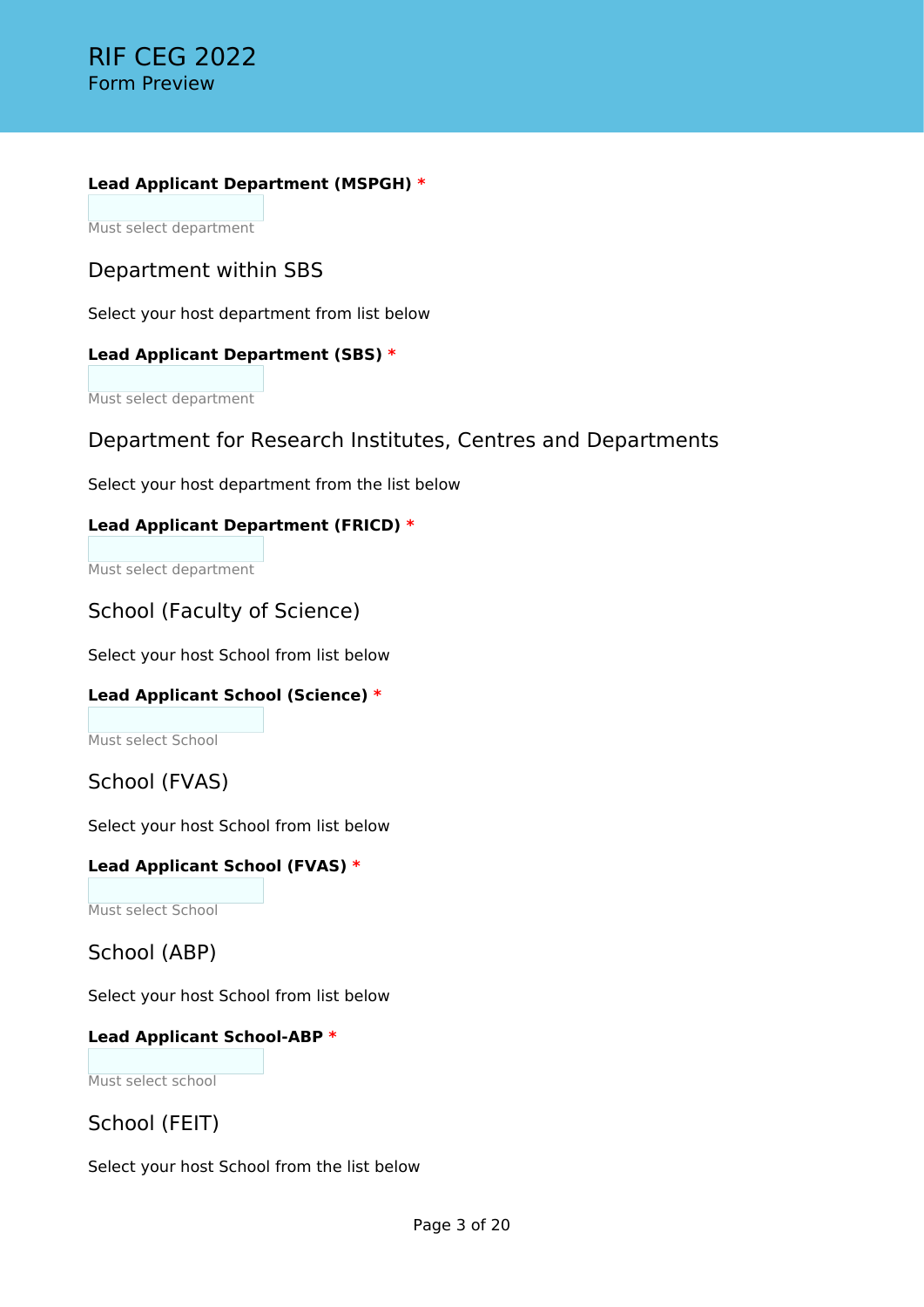### **Lead Applicant School (FEIT) \***

Must select School

```
Department within School of Chemical and Biomedical Engineering
```
Select your host department from the list below

### **Lead Applicant Department (CBE) \***

Must select department

## Department within the School of Electrical, Mechanical and Infrastructure Engineering

Select your host department from the list below

## **Lead Applicant Department (EEE) \***

Must select department

## School within the Faculty of Arts

Select your host School from the list below

### **Lead Applicant School (Arts) \***

Must select School

## Department within Business and Economics

Select your host department from the list below

### **Lead Applicant Department (FBE) \***

Must select department

## Schools/Departments within the Faculty of Fine Arts and Music

Select your host school or department from the list below

## **Lead Applicant School/Department (Fine Arts and Music) \***

Must select School or department

## "Other" option selected for School/Department (Lead Applicant)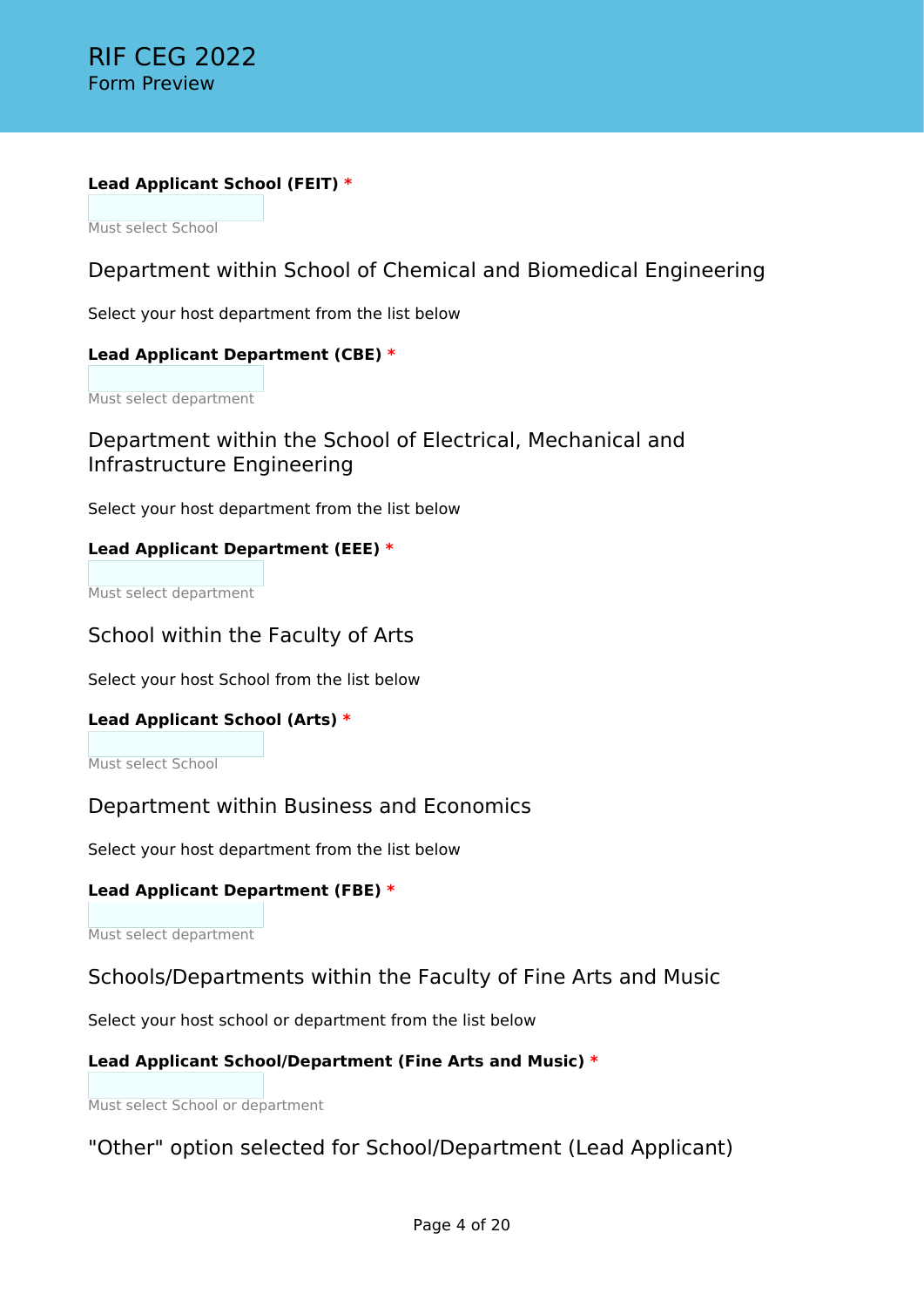#### **You selected "other" from the drop down provided for schools or department within your Academic Division. Please give a reason and/or name your host division (e.g. Institute and lab name) below.**

*Note: Lead applicant must hold at least a 0.5 FTE salaried appointment at the University of Melbourne at the time of the award.*

#### **Other \***

Word count: Must be no more than 100 words.

# 3. Second Applicant Contact Details

#### \* indicates a required field

## Second Applicant Details (all fields must be completed)

|       | <b>Second Applicant *</b> |           |
|-------|---------------------------|-----------|
| Title | First Name                | Last Name |
|       |                           |           |

#### **Second Applicant Position \***

### **Second Applicant Primary Email \***

Must be an email address.

### **Second Applicant Primary Phone Number \***

Must be an Australian phone number.

## Second Applicant Academic Division

#### **Select your Faculty \***

Must select Faculty

"Other" option selected for Academic Division (Second Applicant)

**Please specify your host Division below if you did not select an option from the list above**

**Other (Division) \***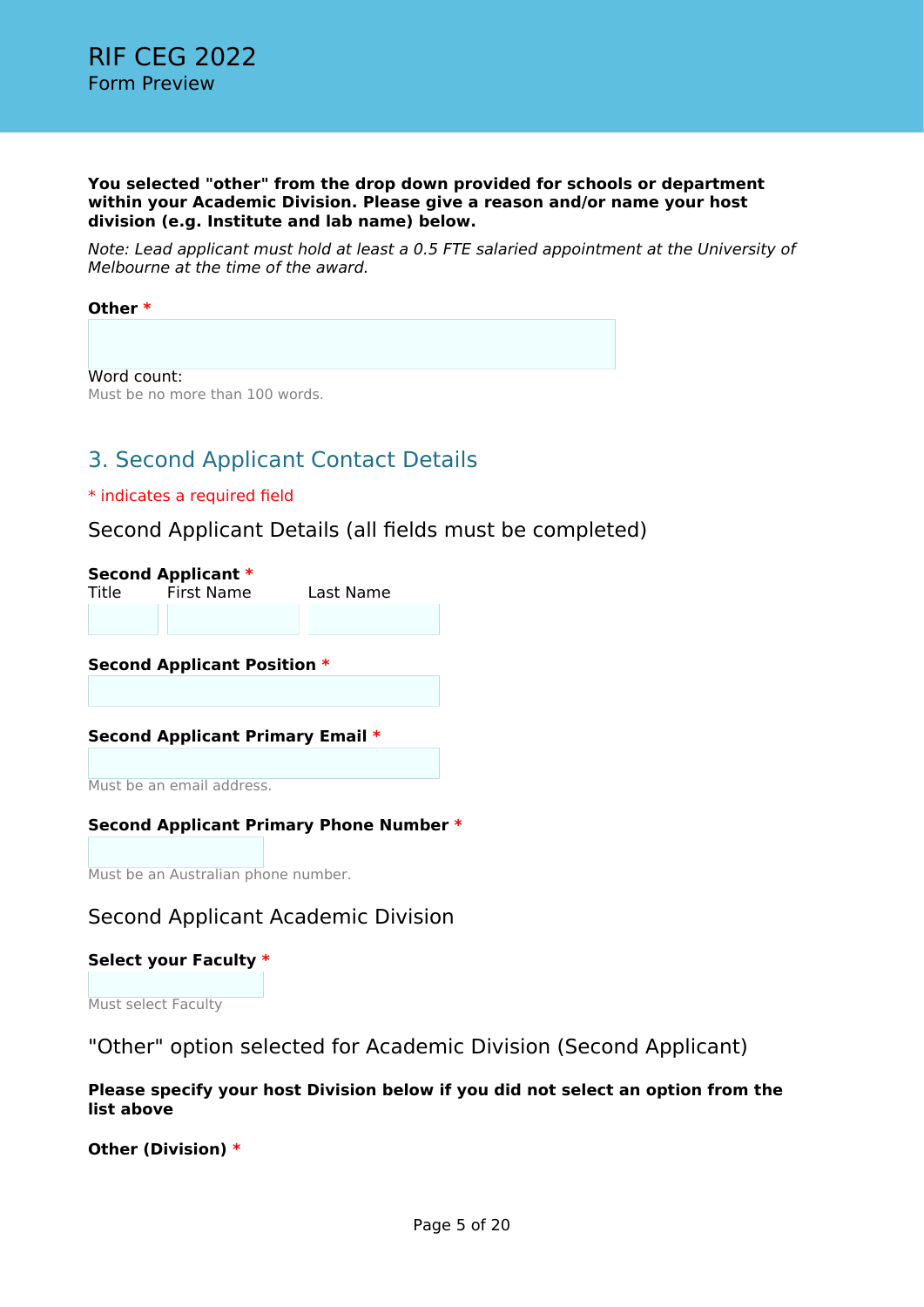Word count: Must be no more than 100 words.

# School (FMDHS)

Select your host School from the list below

## **Second Applicant School (MDHS) \***

Must select School

## Department within MMS

Select your host department from the list below

## **Second Applicant Department (MMS) \***

Must select department

## Department within Health Sciences

Select the host department from the list below

## **Second Applicant Department (Health Sciences) \***

Must select department

## Department within MSPGH

Select the department from the list below

## **Second Applicant Department (MSPGH)**

Must select department

## Department within SBS

Select your host department from list below

## **Second Applicant Department (SBS) \***

Must select a department

## Department for Research Institutes, Centres and Departments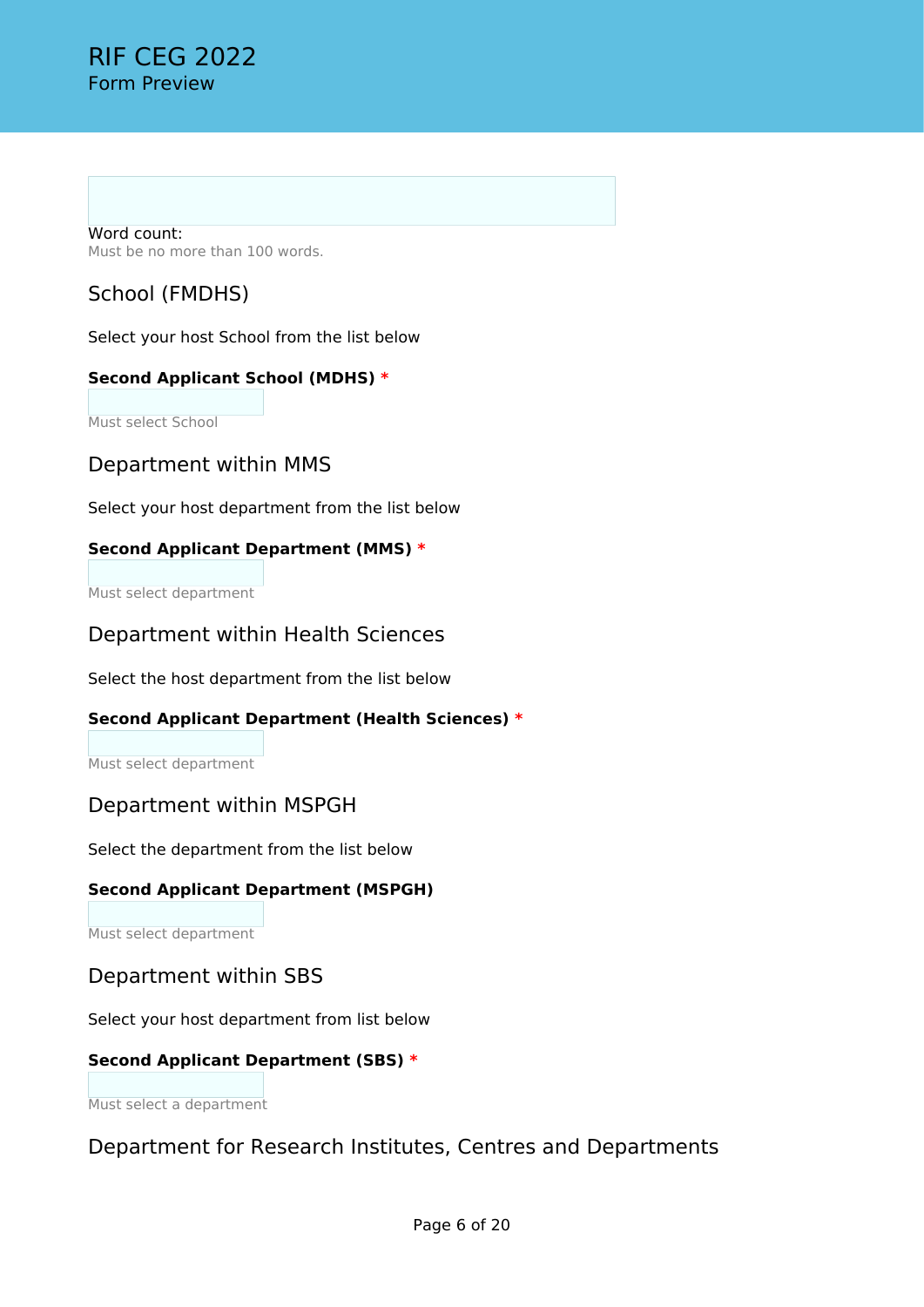Select your host department from the list below

### **Second Applicant Department (FRICD) \***

Must select department

School (Faculty of Science)

Select your host School from list below

### **Scoond Applicant School (Science) \***

Must select School

School (FVAS)

Select your host School from list below

## **Second Applicant School (FVAS)**

Must select School

School (ABP)

## **Second Applicant School-ABP 2 \***

Must select School

School (FEIT)

Select your host School from the list below

### **Second Applicant School (FEIT) \***

Must select School

## Department within School of Chemical and Biomedical Engineering

Select your host department from the list below

## **Second Applicant Department (CBE) \***

Must select department

Department within the School of Electrical, Mechanical and Infrastructure Engineering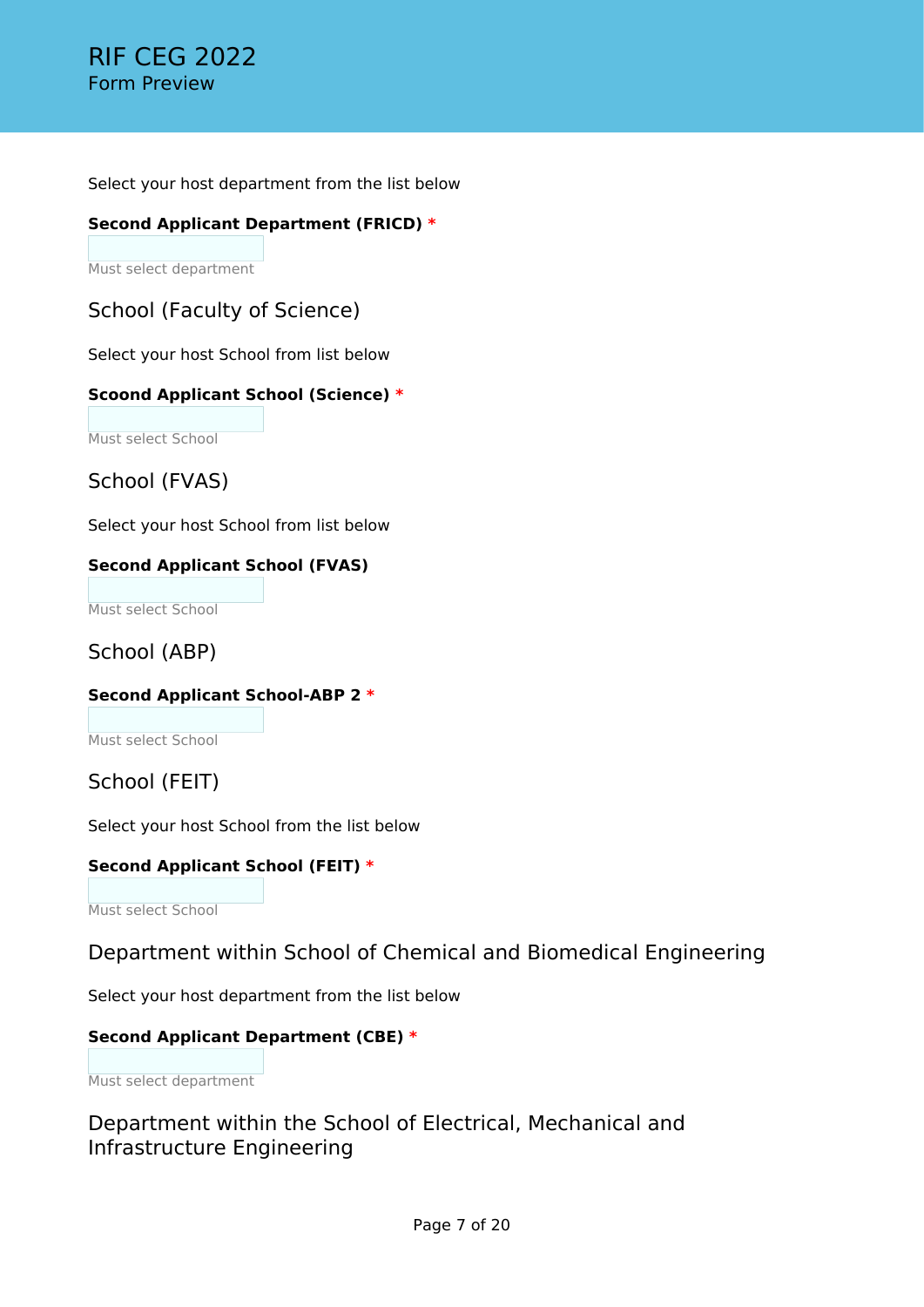Select your host department from the list below

### **Second Applicant Department (EEE) \***

Must select department

School within the Faculty of Arts

Select your host School from the list below

### **Second Applicant School (Arts) \***

Must select School

Department within Business and Economics

Select your host department from the list below

### **Second Applicant Department (FBE) \***

Must select department

## Schools/Departments within the Faculty of Fine Arts and Music

Select your host school or department from the list below

### **Second Applicant School/Department (Fine Arts and Music) \***

Must select School or department

"Other" option selected for School/Department (Second Applicant)

**You selected "other" from the drop down provided for schools or department within your Academic Division. Please give a reason and/or name your host division (e.g. Institute and lab name) below.**

**Other \***

Word count: Must be no more than 100 words.

# 4. Third Applicant Contact Details

\* indicates a required field

Third Applicant Details (all fields must be completed)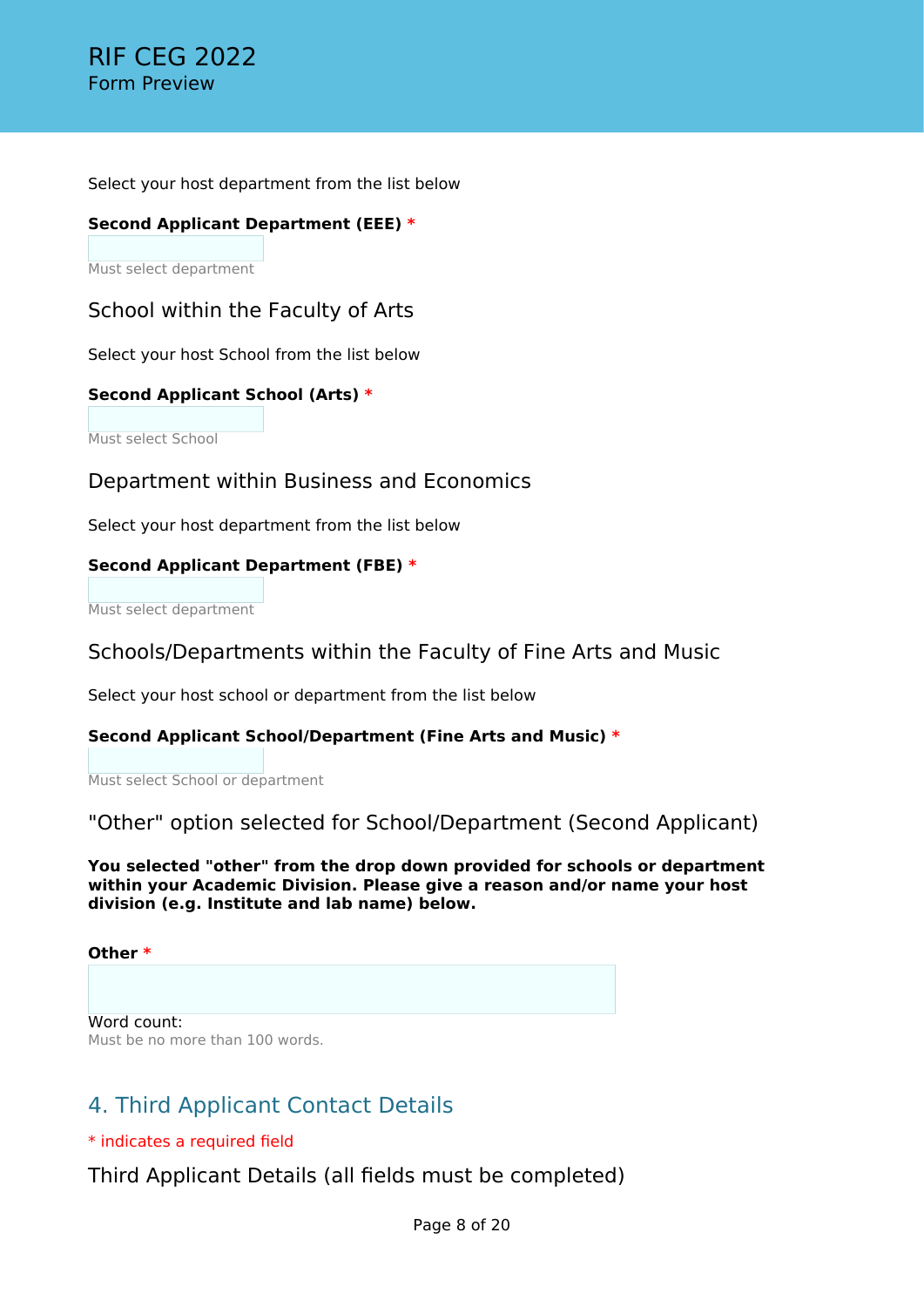

**Third Applicant Position \***

## **Third Applicant Primary Email \***

Must be an email address.

### **Third Applicant Primary Phone Number \***

Must be an Australian phone number.

## Third Applicant Academic Division

### **Select your Faculty \***

Must select Faculty

## "Other" option selected for Academic Division (Second Applicant)

### **Please specify your host Division below if you did not select an option from the list above**

### **Other (Division) \***

Word count: Must be no more than 100 words.

## School (FMDHS)

Select your host School from the list below

## **Third Applicant School (MDHS) \***

Must select School

## Department within MMS

Select your host department from the list below

### **Third Applicant Department (MMS) \***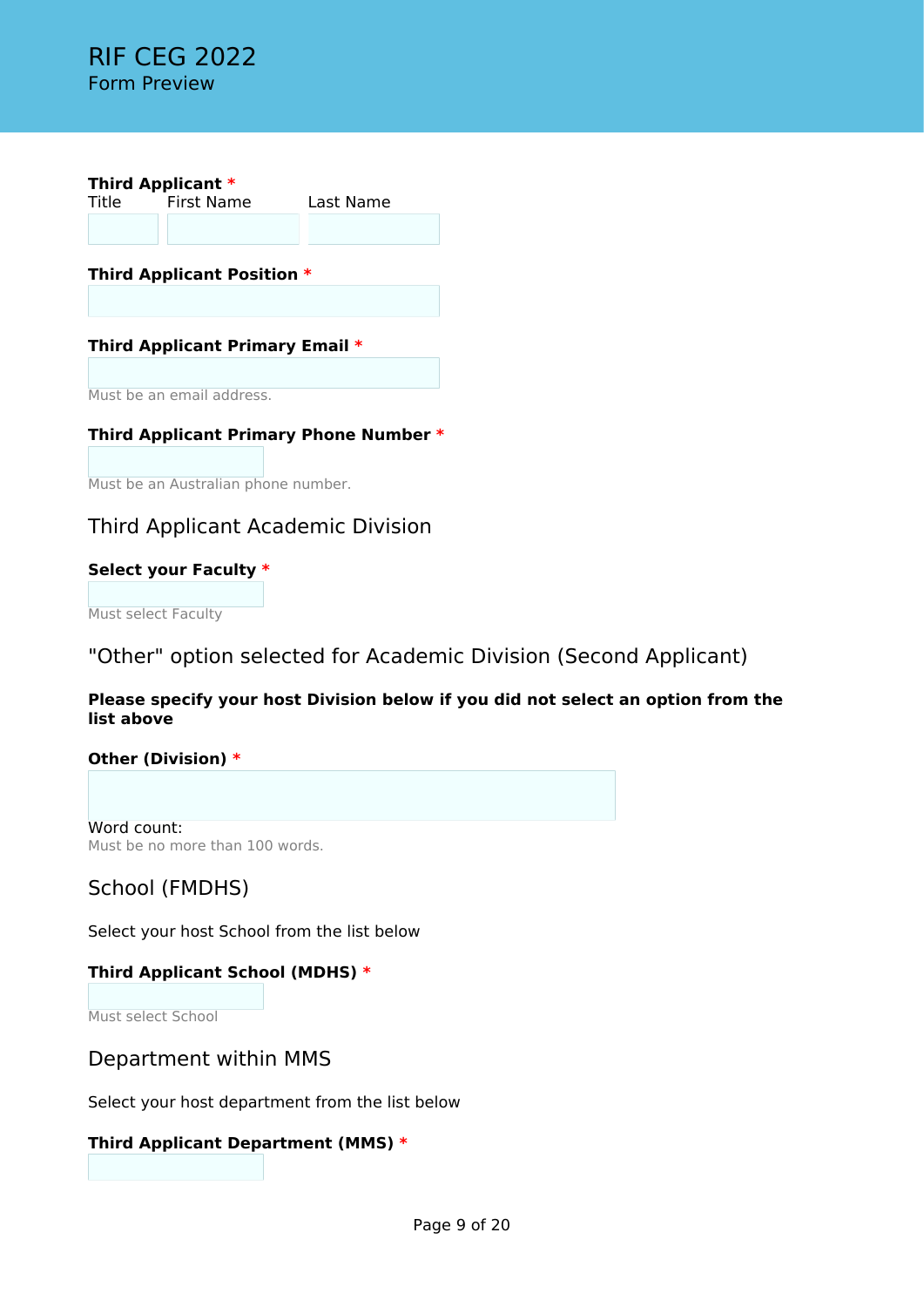Must select department

## Department within Health Sciences

Select the host department from the list below

### **Third Applicant Department (Health Sciences) \***

Must select department

## Department within MSPGH

Select the department from the list below

### **Third Applicant Department (MSPGH) \***

Must select department

## Department within SBS

Select your host department from list below

### **Third Applicant Department (SBS) \***

Must select a department

## Department for Research Institutes, Centres and Departments

Select your host department from the list below

### **Third Applicant Department (FRICD) \***

Must select department

## School (Faculty of Science)

Select your host School from list below

### **Third Applicant School (Science) \***

Must select School

## School (FVAS)

Select your host School from list below

### **Third Applicant School (FVAS) \***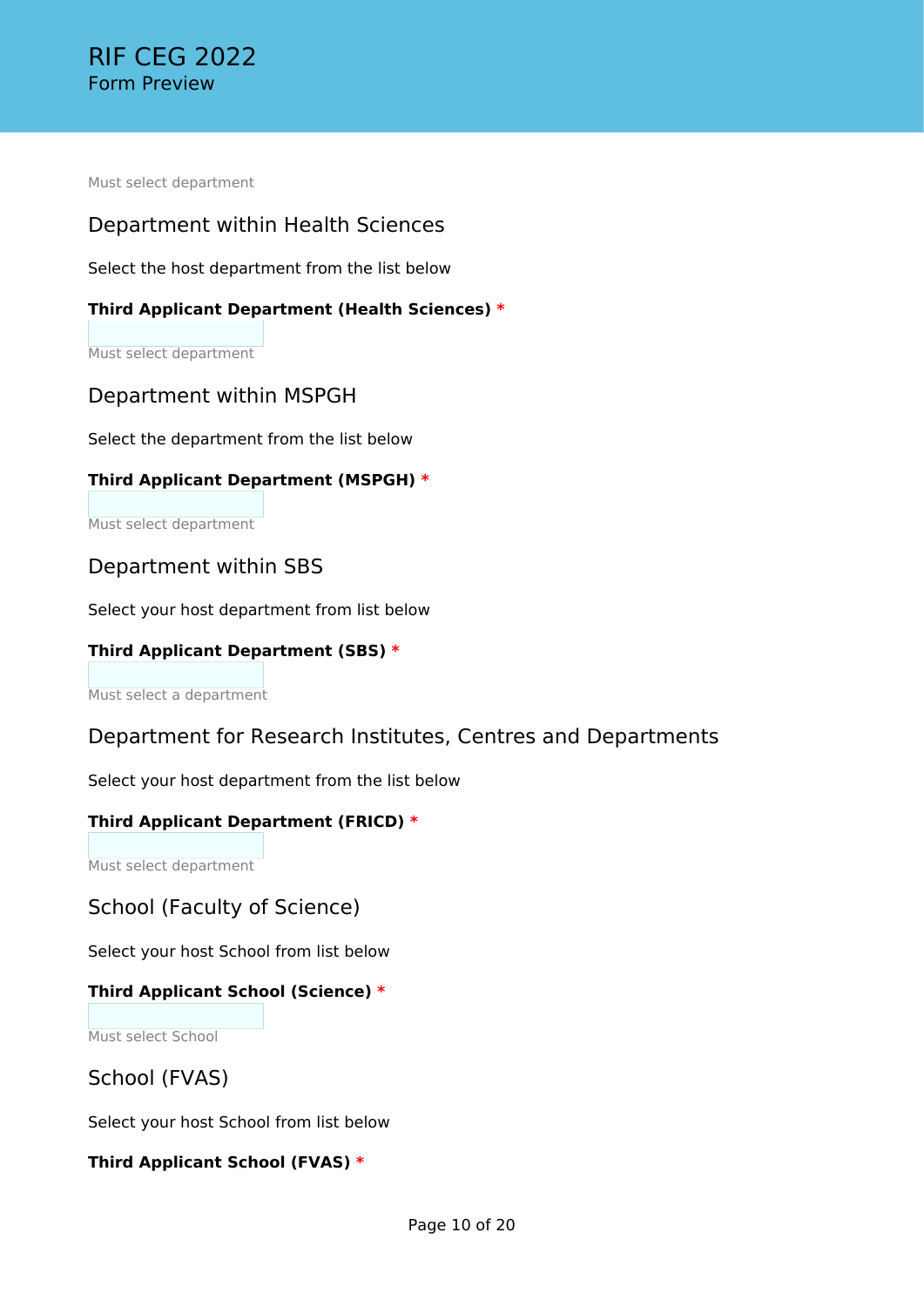Must select School

School (ABP)

## **Third Applicant School-ABP 3 \***

Must select School

## School (FEIT)

Select your home School from the list below

## **Third Applicant School (FEIT) \***

Must select School

## Department within School of Chemical and Biomedical Engineering

Select your host department from the list below

## **Third Applicant Department (CBE) \***

Must select department

## Department within the School of Electrical, Mechanical and Infrastructure Engineering

Select your host department from the list below

## **Third Applicant Department (EEE) \***

Must select department

## School within the Faculty of Arts

Select your host School from the list below

## **Third Applicant School (Arts) \***

Must select School

# Department within Business and Economics

Select your host department from the list below

## **Third Applicant Department (FBE) \***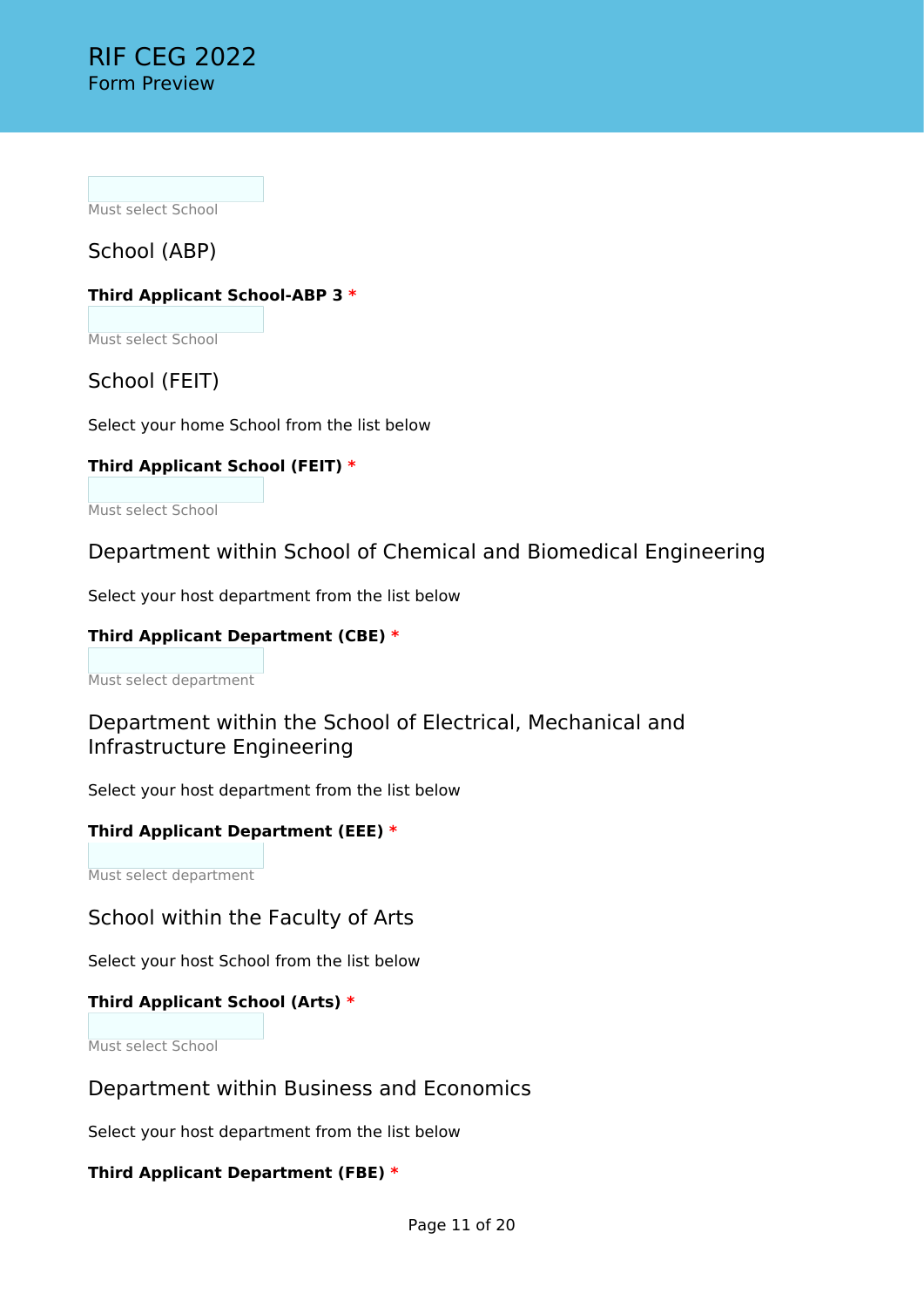Must select department

## Schools/Departments within the Faculty of Fine Arts and Music

Select your host school or department from the list below

### **Third Applicant School/Department (Fine Arts and Music) \***

Must select School or department

"Other" option selected for School/Department (Third Applicant)

**You selected "other" from the drop down provided for schools or department within your Academic Division. Please give a reason and/or name your host division (e.g. Institute and lab name) below.**

**Other \***

Word count: Must be no more than 100 words.

# 5. Equipment Details (all fields must be completed)

#### \* indicates a required field

#### **Equipment Name \***

**My equipment cost is \***  $\circ$  \$100,000 and above ○ Below \$100,000

### **What is the rationale for a request that does not meet the minimum threshold? \***

Word count: Must be no more than 300 words.

## Trade-In of Old Equipment

### **Are you trading in your old equipment ? \***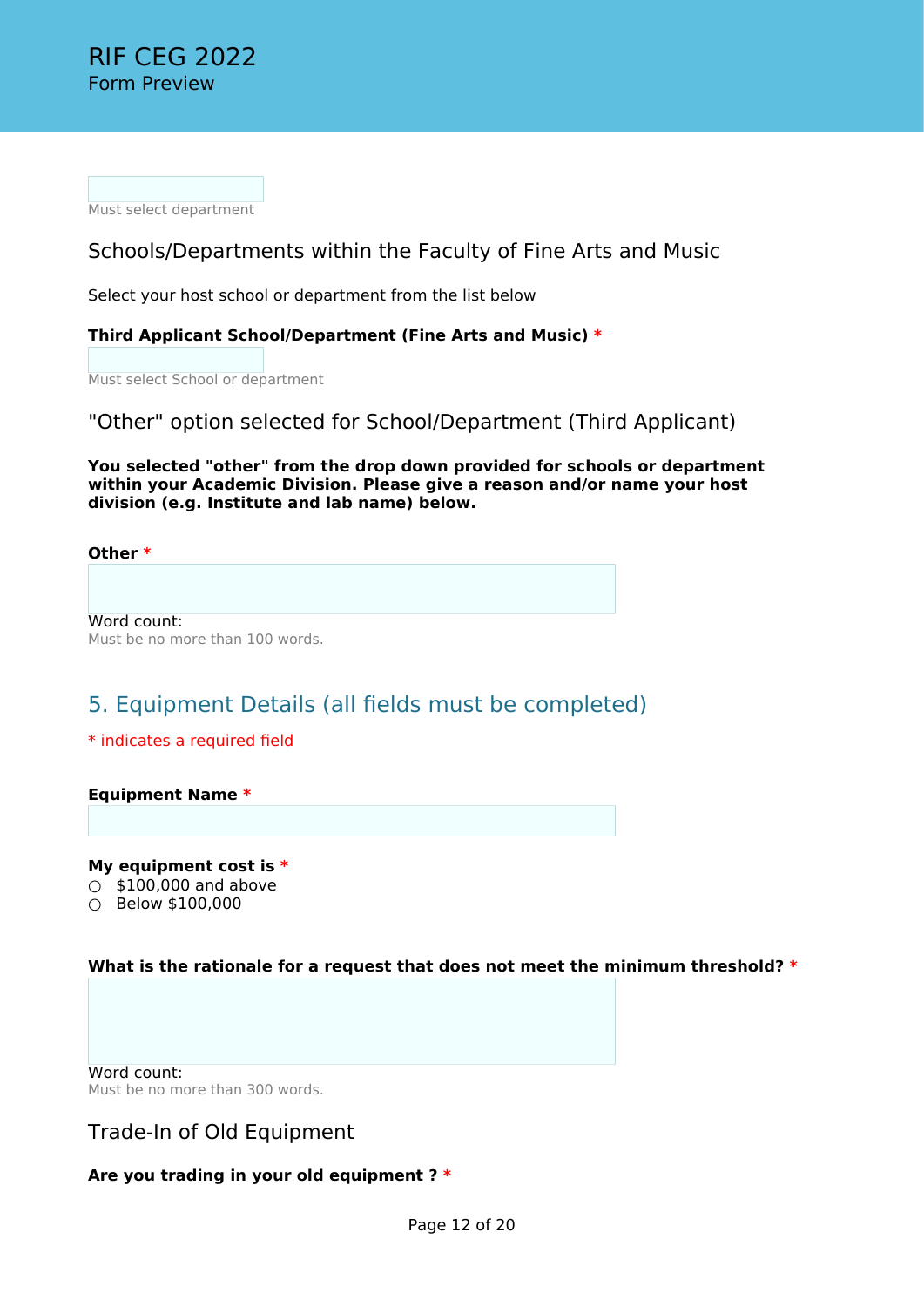○ Yes ○ No

#### **What is the trade-in price/ financial return, offered by the vendor for trading in the old equipment \***

#### Word count:

e.g Total Price before trade price is applied = \$500K, Special Trade in Price (Financial Return)= \$100K, therefore total price of equipment= \$400K.

### **NOTE: Ensure that financial return or trade-in value is presented in the quotation.**

## Currency used in Quotation

### **Is the total equipment cost in the quotation in AUD? \***

○ Yes ○ No Quotations in AUD is advised

## Quotation in Foreign Currency

If the only option is to obtain a quote in foreign currency, provide a rationale, the total cost in foreign currency and the conversion rate used when submitting this application.

#### **Provide Rationale \***

Word count: Must be no more than 150 words.

### **Total Equipment Cost in Foreign Currency (excl. GST) \***

Must be a number.

### **Type of Currency \***

### **The conversion rate used to generate 'Cost in AUD' in the table below. \***

Must be a number.

## Equipment Components and Suppliers

**Provide cost of equipment in AUD only** (*if the quotation was provided in foreign currency then convert to AUD using the conversion rate provided above)*.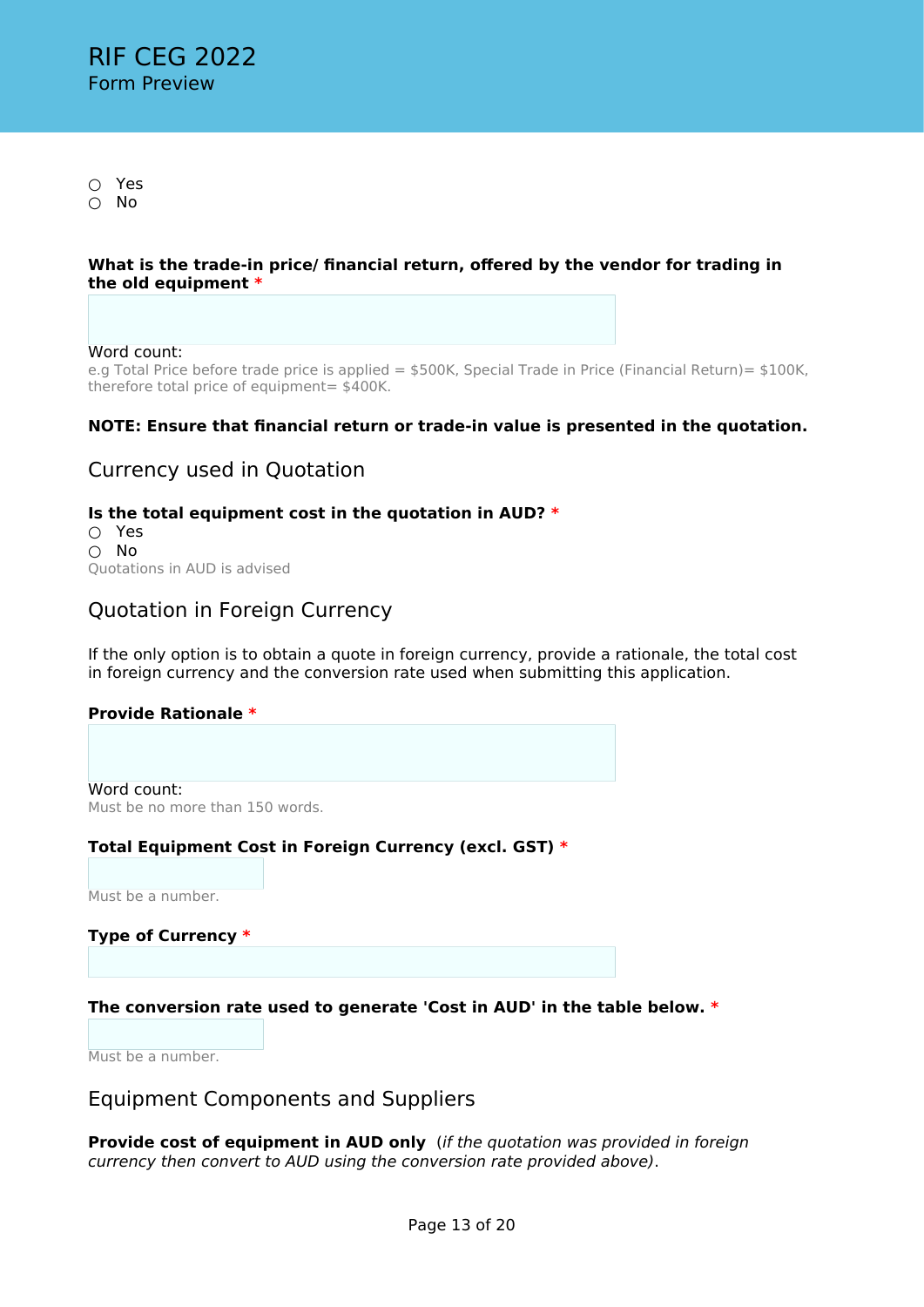| Component | <b>Preferred Supplier</b> | <b>Cost in AUD (excl.</b> Alternate Supplier<br>GST) |  |
|-----------|---------------------------|------------------------------------------------------|--|
|           |                           |                                                      |  |
|           |                           |                                                      |  |
|           |                           |                                                      |  |
|           |                           |                                                      |  |
|           |                           |                                                      |  |
|           |                           | Must be a dollar amount.                             |  |

## Total Equipment Cost in AUD

### **Total equipment cost in AUD (excl. GST)**

\$

This number/amount is calculated.

### **Attach PDF of quotes here \***

Attach a file:

Please combine multiple quotes into single PDF and upload here.

## Cash Co-Investment

| <b>Contributor's Name Amount in AUD</b> |                          | <b>Approver Name</b> | <b>Position</b> |
|-----------------------------------------|--------------------------|----------------------|-----------------|
|                                         |                          |                      |                 |
|                                         |                          |                      |                 |
|                                         |                          |                      |                 |
|                                         |                          |                      |                 |
|                                         |                          |                      |                 |
|                                         | Must be a dollar amount. |                      |                 |

#### **Total cash co-investment**

\$ This number/amount is calculated.

*Note: Please ensure you have saved your application before proceeding.*

If you haven't already downloaded the Co-Investment Approval Form, follow the link below which will access the University of Melbourne RIF-CEG website.

[https://sites.research.unimelb.edu.au/research-funding/researcher-development-schemes/](https://sites.research.unimelb.edu.au/research-funding/researcher-development-schemes/research-initiatives-fund-collaborative-equipment-grant-scheme) [research-initiatives-fund-collaborative-equipment-grant-scheme](https://sites.research.unimelb.edu.au/research-funding/researcher-development-schemes/research-initiatives-fund-collaborative-equipment-grant-scheme)

#### **Attach co-investment approval form here (with signatures) \***

Attach a file: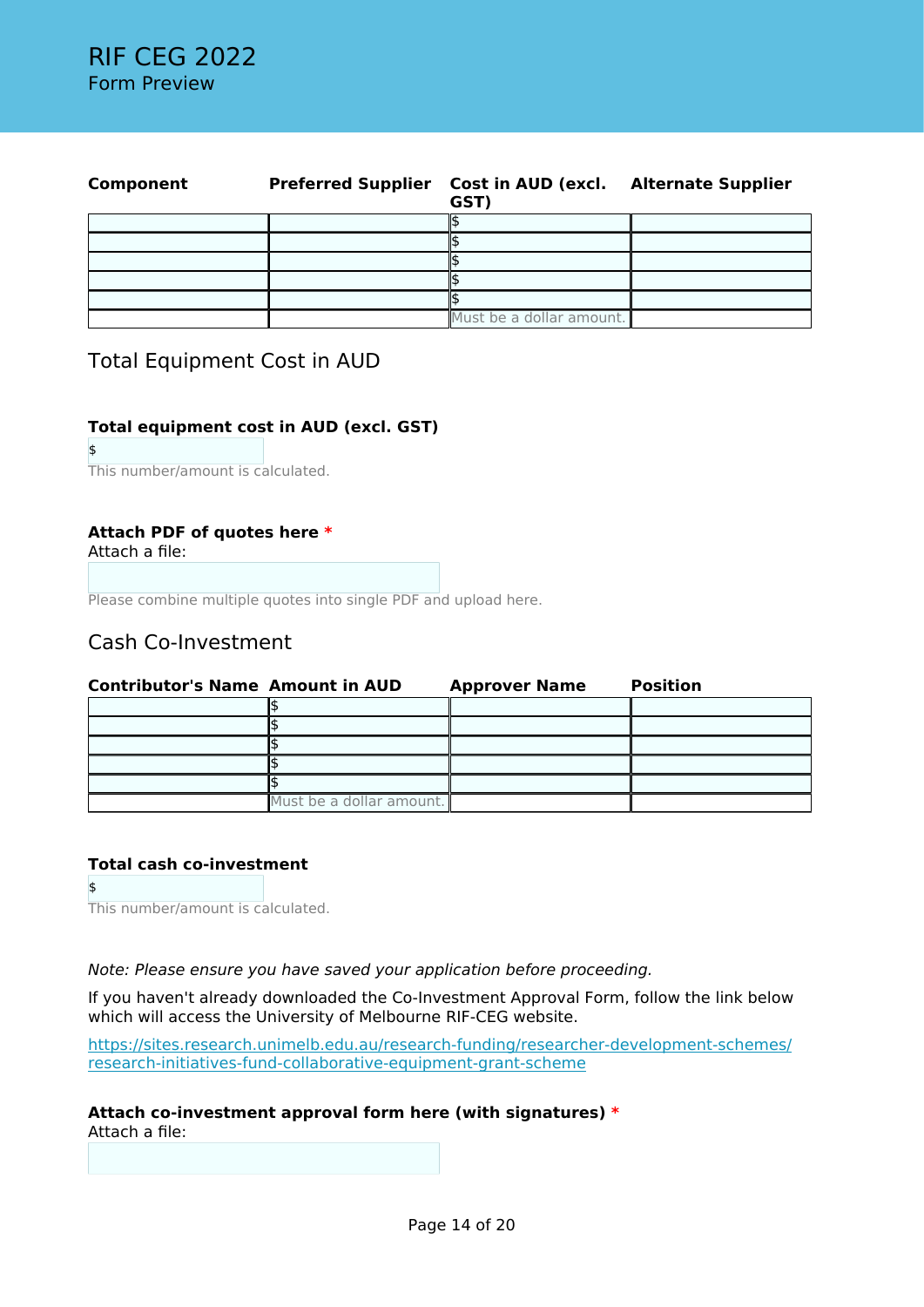## Cost summary

**Total Equipment Cost (AUD, excl. GST)** \$ This number/amount is

calculated.

### **RIF-CEG Cash Request \*** \$ Must be a dollar amount.

**Total Cash Co-Investment** \$ This number/amount is calculated.

**Co-Investment Percentage (%)**

This number/amount is calculated.

# 6. Equipment Justification

\* indicates a required field

### **6.1 Does similar equipment already exist at UoM? \***

- Yes
- No

#### **6.1a Who has been contacted about accessing this existing equipment and provide location? \***

Word count: Must be no more than 200 words.

## **6.1b Is there a reason why the existing equipment cannot be utilised? \***

Word count: Must be no more than 200 words.

### **6.2a The requested equipment is: \***

- $\bigcirc$  New piece of equipment
- Replacing outdated or decommissioned equipment

**6.2b Briefly outline the need for and proposed use of the equipment, including the proportion of usage for research/research training/teaching purposes, the projected utilisation, the expected life of the equipment and how it passes the 'collaborative test'. \***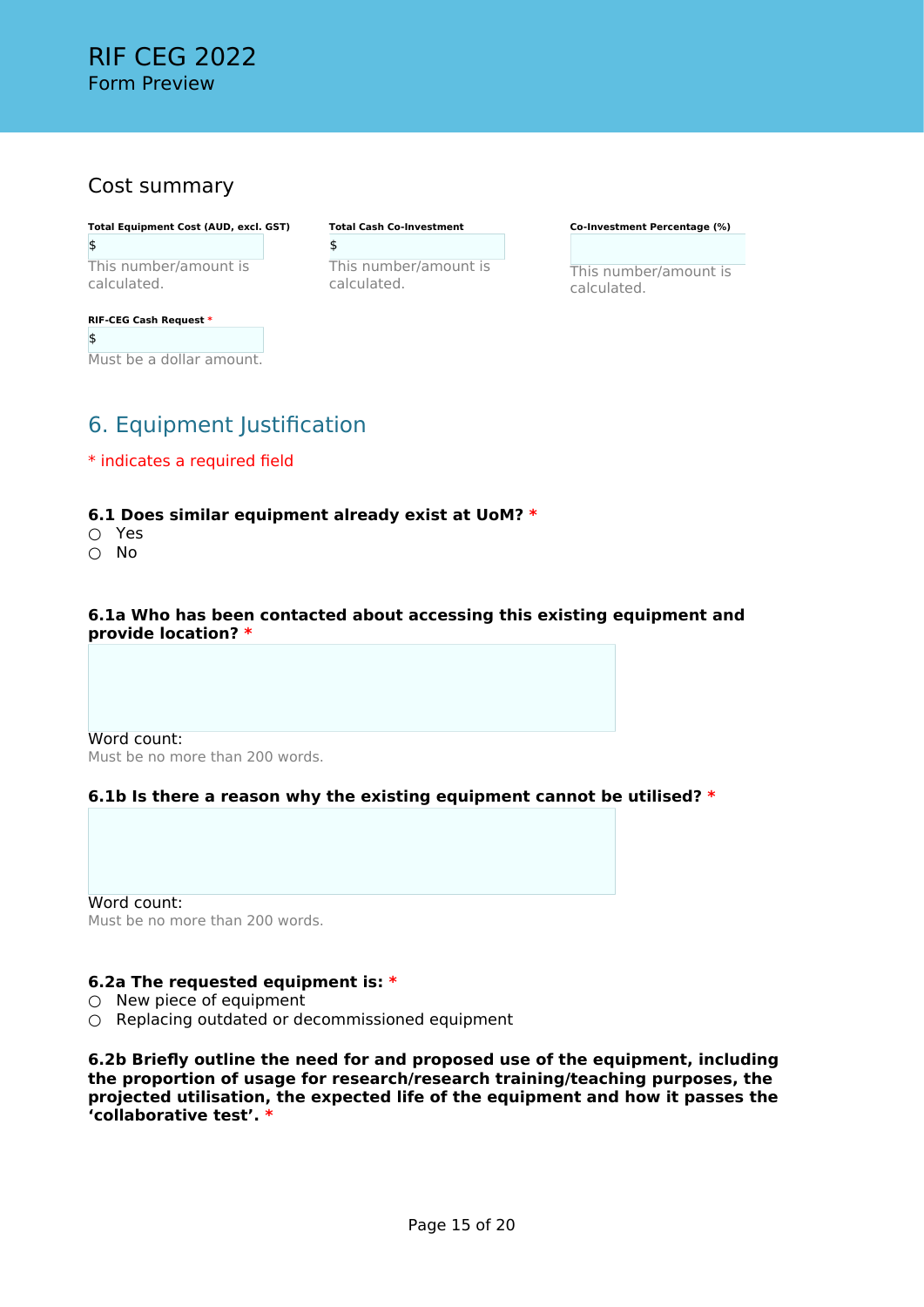Word count: Must be no more than 200 words.

**6.3 Briefly summarise the potential of the equipment to increase University research capability, quality and output, including the user groups and projects that will benefit most from use of the equipment. \***

Word count: Must be no more than 300 words.

**6.4 Does this equipment meet the eligibility requirements of the LIEF Scheme? \***  $\cap$  Yes  $\cap$  No.

**Please outline why it is not appropriate for the equipment to form part of a LIEF grant application. \***

Word count: Must be no more than 100 words.

#### **6.5 Has this equipment ever been requested through the Faculty of MDHS Large Equipment Grant Scheme? \***

 $\cap$  Yes  $\cap$  No

#### **What was the outcome of the application? \***

Word count: Must be no more than 100 words.

# 7. Collaborative Nature of Proposed Use

\* indicates a required field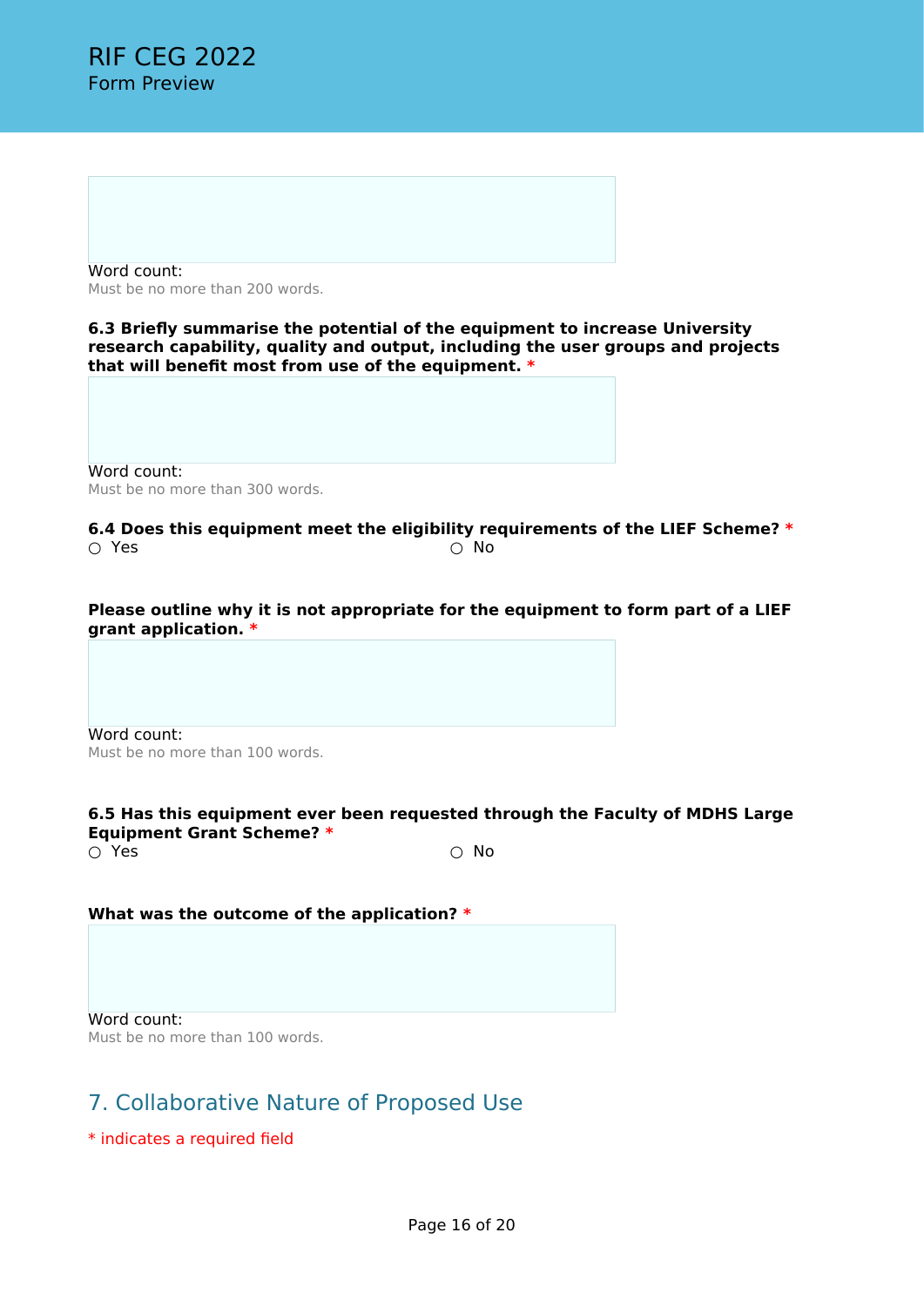A platform is an organised structure through which an end-user can gain access to equipment, facilities and services without the need for formal collaborations.

It is a way for researchers to access a vast range of technology, expertise and support for research.

**7.1 Is the equipment requested for inclusion in an existing platform? \***

Select the platform from the list of University platform provided in the drop down box below.

### **Select University Platform \***

If not in the drop down list, enter the name of the platform

"Other Platform" was selected.

#### **Provide the name of the platform that will be hosting you equipment.**

#### **Note:**

*A platform is an organised structure through which an end-user can gain access to equipment, facilities and services without the need for formal collaborations.*

*It is a way for researchers to access a vast range of technology, expertise and support for research.*

#### **Other University Platform \***

Platform Location and Endorsement

**Proposed Equipment Location (building name and room number) \***

**Attach evidence of endorsement from the hosting Platform Manager and Platform Steering Committee. \***

Attach a file:

**7.1a Please provide information on why the proposed location is suitable and how access will be managed. \***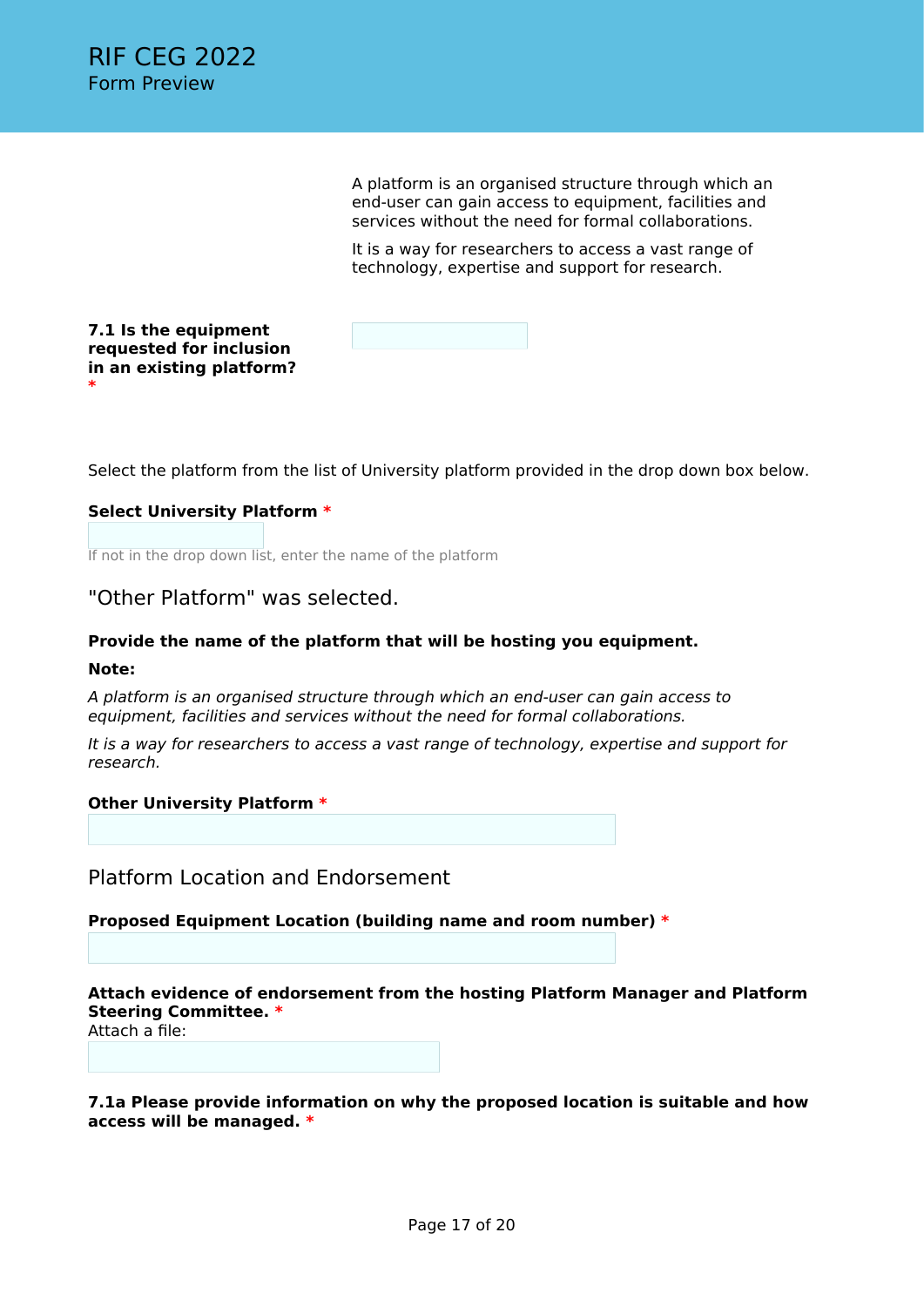Word count: Must be no more than 200 words.

**Host \***

Include the name of the equipment custodian, name of research lab and host department/school/ faculty/centre.

#### **Proposed Equipment Location (building name and room number) \***

**Evidence of support for the proposed location from the relevant host signatory. \*** Attach a file:

**7.1a Please provide information on why the proposed location is suitable and how access will be managed. \***

Word count: Must be no more than 200 words.

**7.1b Briefly outline the need and expected demand for the equipment. Provide information on users, utilisation and any opportunities for use by industry or external collaborators. \***

Word count: Must be no more than 150 words.

**7.1c Describe the management plan for the equipment, including staffing and governance, access procedures/system, fee schedule and the technical expertise for operation & maintenance of equipment. \***

Word count: Must be no more than 300 words.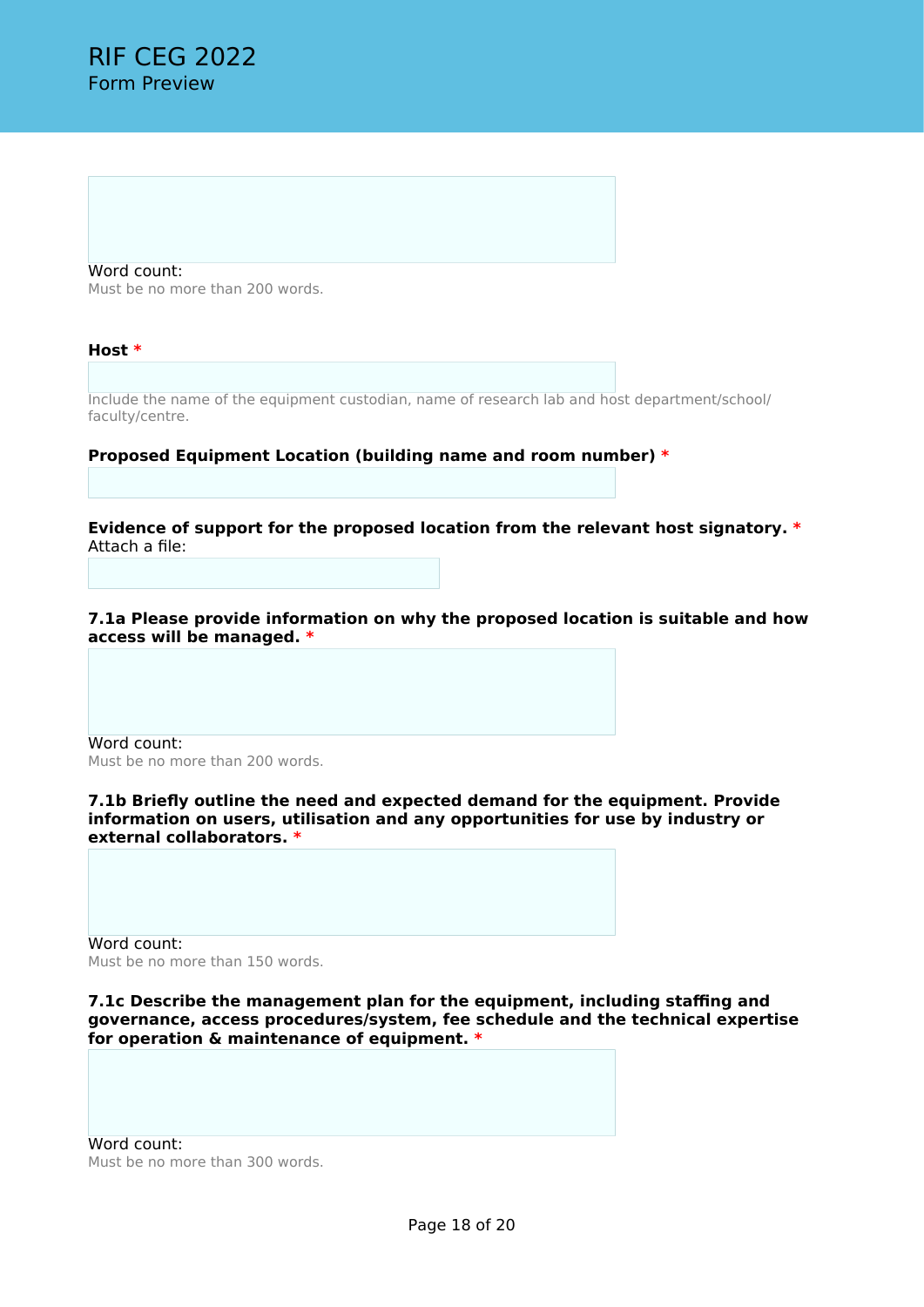# 8. Operations

\* indicates a required field

Operating Costs (in-kind)

### **Operating Expense Cost in AUD**

| Must be a dollar amount. |
|--------------------------|

### **Total in-kind operating costs per annum \***

\$ This number/amount is calculated.

### **8.1 Outline how these operating costs will be supported. \***

Word count: Must be no more than 200 words.

# Capital Works and Letters of Support

### \* indicates a required field

## 9. Capital Works

**Is there any building capital work required for the installation of the equipment?**  $*$  O Yes ○ Yes

**Provide details including a description of the work, building/room locations and whether faculty support has been obtained. \***

Word count: Must be no more than 250 words.

# 10. Letters of Support